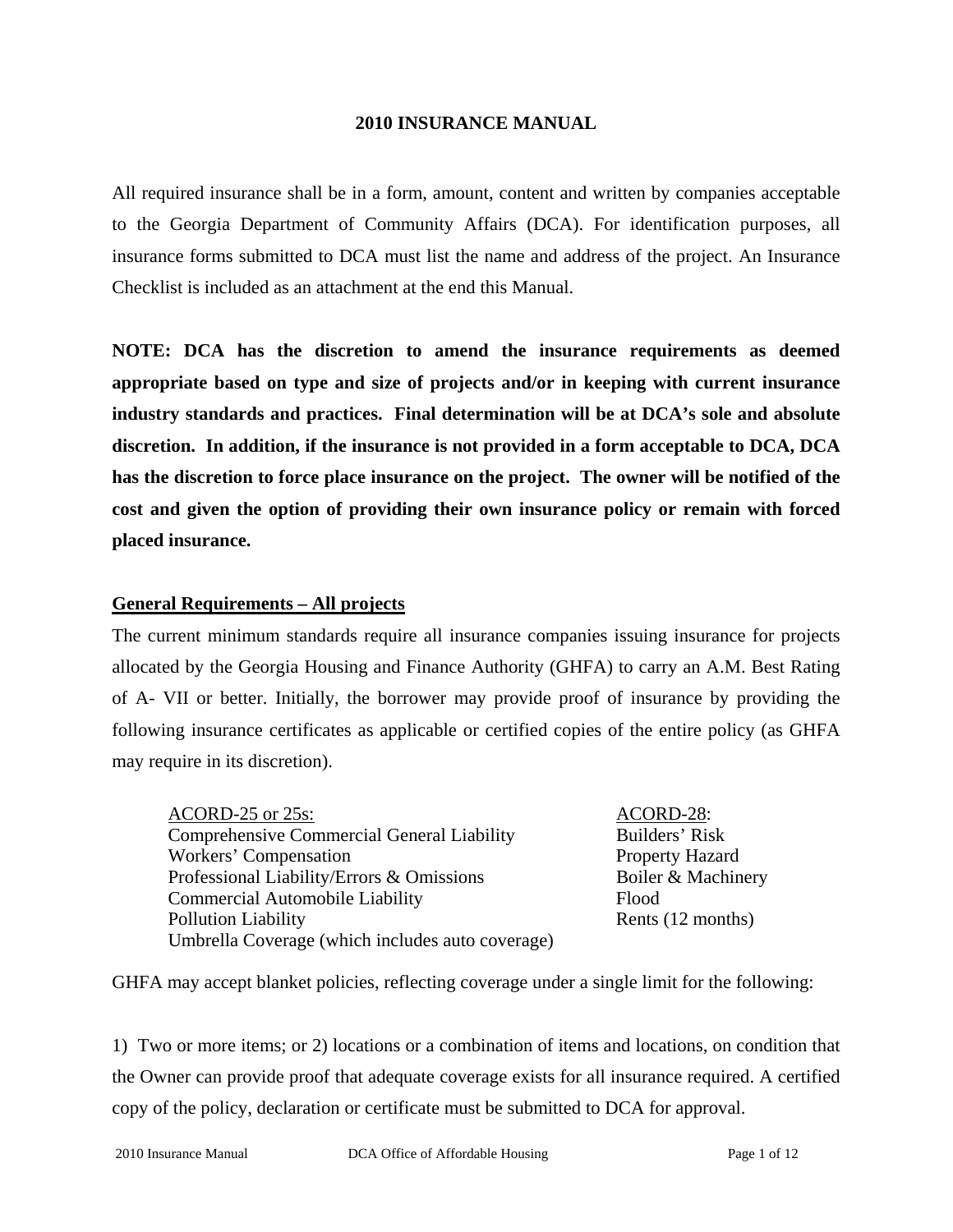If GHFA permits the borrower to tender certificates of insurance for closing purposes, within 10 days of closing, the binder receipt must be provided to DCA and before first draw, a certified copy of the entire policy (including Declaration Page) must be provided to DCA.

More specific requirements for each type of insurance follow.

## **Additional Requirements—HOME Funded projects**

- I. Initial Insurance Requirements. Certified insurance policies or the applicable ACORD certificates evidencing all insurance required by DCA shall be a condition for funding HOME loans awarded under the 2010 Qualified Allocation Plan. All Certificates of Insurance submitted to DCA for GHFA must have the following clearly stated; named insured, project name and address, type of insurance, amount of insurance, policy effective date, policy expiration date, cancellation notice terms and conditions as required, and additional insured. If GHFA is to be an additional insured, mortgagee, or loss payee, its name and correct address should appear on the certificate and policy. All required documentation of insurance must be submitted and approved by the DCA Asset Management Department prior to the completion of GHFA underwriting.
- II. The final determination that the project has satisfied GHFA's insurance requirements will be made by GHFA's closing attorney prior to closing. If GHFA elects to close on the ACORD certificates, a copy of the binder receipt must be submitted within 10 days of closing and a certified copy of the insurance policy is required to be submitted to DCA for approval before first draw.
- III. The Borrower shall have the responsibility of providing all insurance required by GHFA to DCA. During the required term of each policy, the Borrower shall deliver to DCA Asset Management either a renewal policy, or policy marked "premium paid", or a policy accompanied by other appropriate evidence of payment satisfactory to DCA, not less than 45 days prior to the expiration date of each required policy the borrower will provide certificates for coverage of the owner and management company in place**. Although, a 10 days notice is required for nonpayment by the insurance industry, DCA requires a 45 day notice for all other cancellations and this 45 days notice only should be reflected in the cancellation section of the ACORD.** The notice provision language in the policy must not state that notice will only go to the first named insured. GHFA must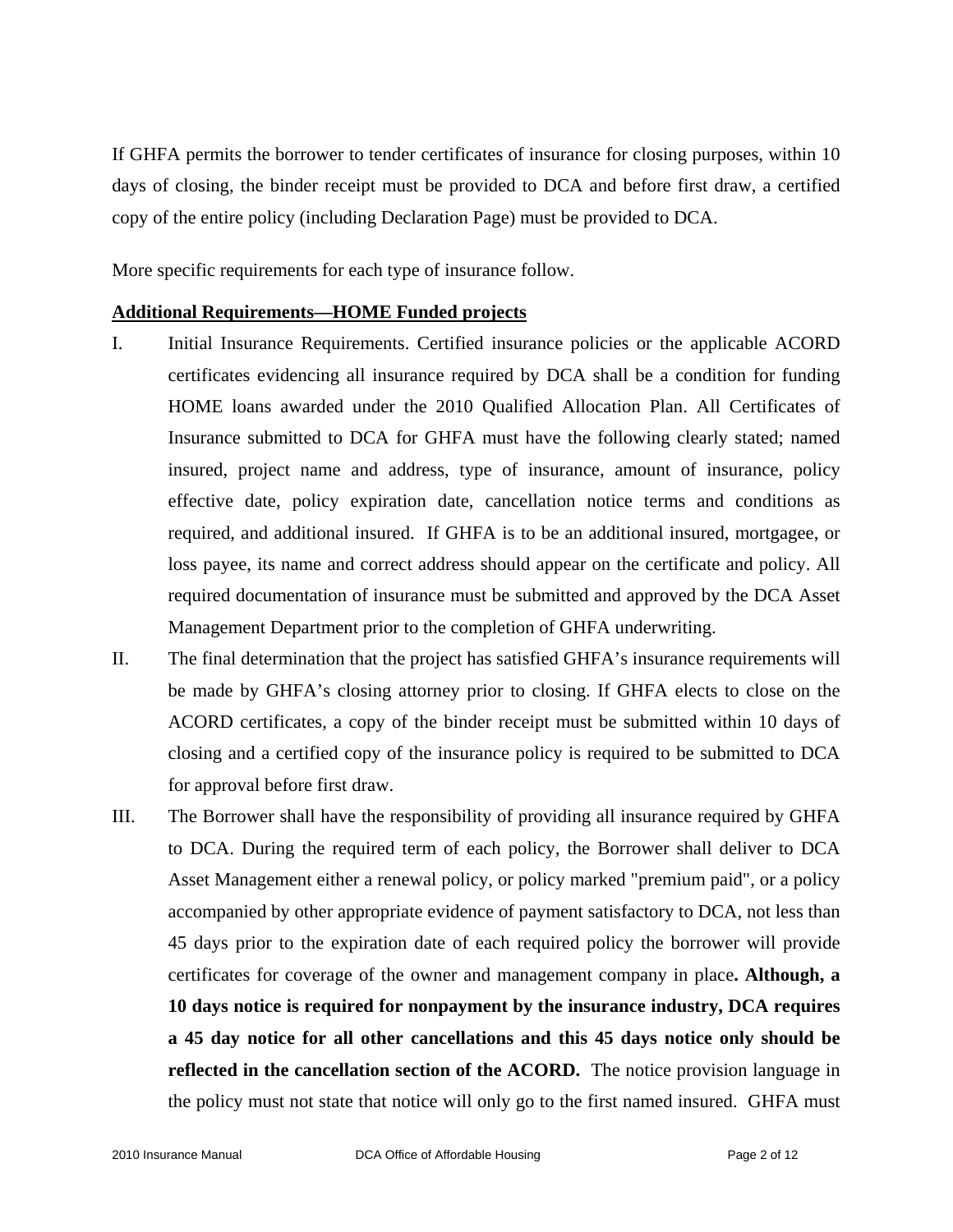be listed as receiving the same notice as the first named insured. Failure to maintain the appropriate insurance and/or provide required proof to DCA may be grounds for default under the HOME loan. In the event required proof of insurance is not provided to DCA, GHFA may purchase a policy on behalf of the borrower and charge the cost of that policy to the borrower.

- IV. GHFA may require additional or other forms of insurance. The necessity for such coverage will be based on the circumstances of the project location, type of construction and improvements and use. The Borrower shall be notified by the DCA Asset Management of any additional insurance or coverages that must be maintained during the term of the HOME loan.
- V. Regardless of the types or amounts of insurance required, the Borrower shall assign to GHFA and deliver to DCA, as collateral and further security for the payment of the GHFA Note, all policies of insurance which insure against any loss or damage to the development, with loss payable to GHFA, without contribution by GHFA, pursuant to the "New York Standard" loss payee clause or other mortgagee clause satisfactory to DCA.
- VI. If the borrower receives any insurance proceeds or other money for loss or damage, such amount shall be delivered to DCA for GHFA, and GHFA shall disbursed the proceeds for the repair and restoration of the development in accordance with the provisions of the Loan Agreement governing advances of loan proceeds. However, if an Event of Default is outstanding or if restoration is not to be accomplished but rather demolition of the project will occur, or if GHFA determines that restoration is not feasible, GHFA may, at its option, retain and apply all or any portion of such money toward payment of the Note.
- VII. GHFA reserves the right to require the Borrower to escrow insurance premiums along with its mortgage loan payment during the term of their loan and usually requires such an escrow. GHFA reserves the right to require Borrower to increase the required insurance above the limits stated in this manual if the value of the property and the risk assessed, reasonably warrant such a change.
- VIII. Title Insurance An original lender title insurance policy, satisfactory in form and substance to GHFA and its closing attorney, in an amount not less than the loan and originated by a title insurance company and agent acceptable to GHFA is required. This policy shall be provided to GHFA and delivered to DCA within 20 business days from the date of the Loan Agreement. At the time of loan conversion, GHFA shall require an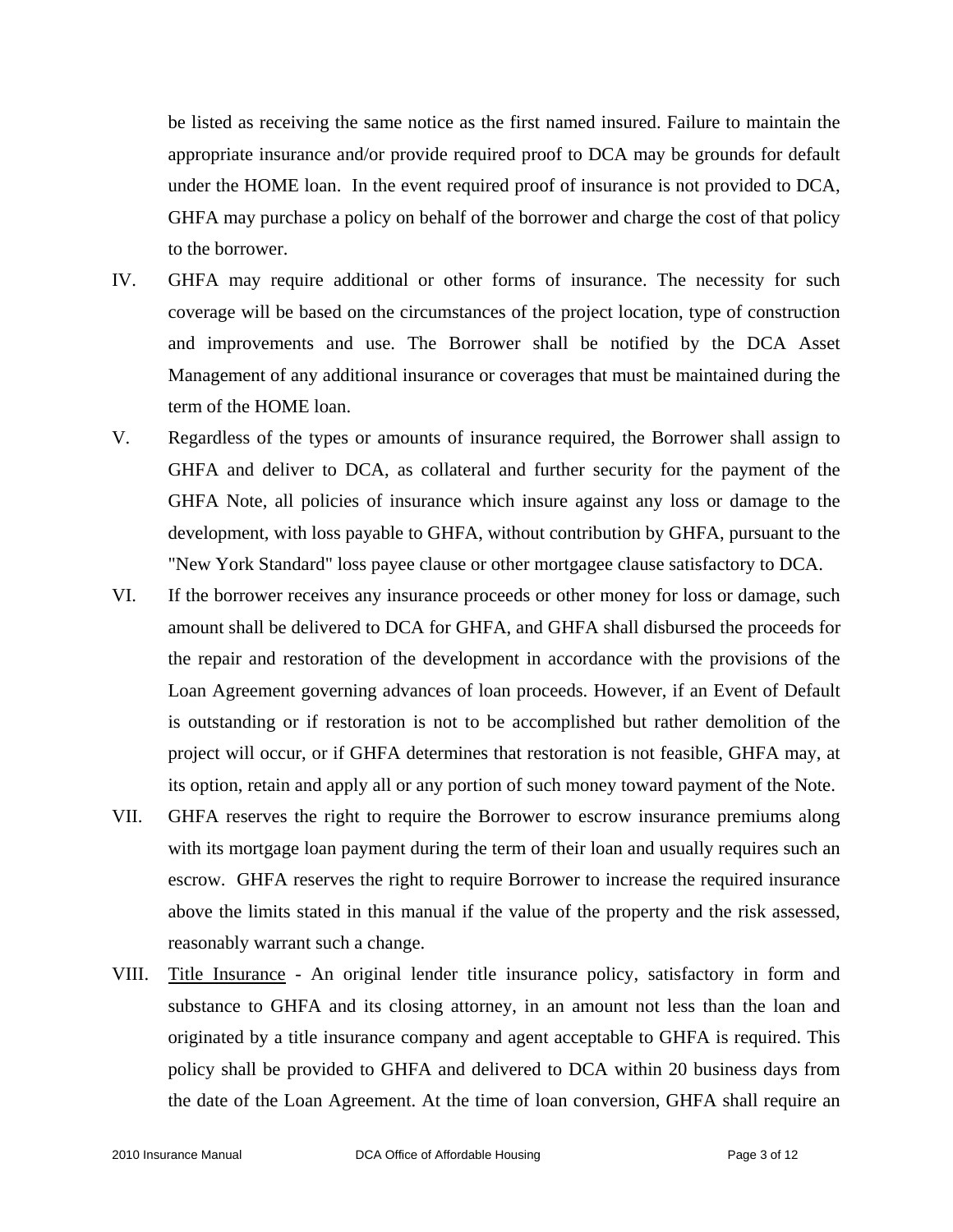updated policy or endorsement, satisfactory in form and substance to DCA and its Asset Management Department.

IX. Performance and Payment Bonds; Letters of Credit – 100% payment and performance bonds with a dual or multiple obligee rider naming GHFA is required for all developments funded with HOME Loans. The AIA Form is acceptable for performance bonds, but the form of all bonds is subject to GHFA's approval. The cost of these bonds shall be included in the 6% percent general requirements limit of the Builders Cost Limitations. When an identity of interests exists and the General Contractor cannot obtain payment and performance bonds, a letter of credit or construction loan may be utilized in lieu of payment and performance bonds. Borrowers can contact the DCA HOME Underwriting Department for additional information.

## **Types of Insurance & Specific Requirements**

**Builders' Risk Insurance**: Builders risk is coverage for buildings being newly constructed or under renovation. The General Contractor or Developer, prior to the commencement of construction, must obtain Builders' Risk Insurance. This insurance is similar to property insurance. Coverage must insure the improvements from all known hazards including flood, earthquake and collapse during the construction period. Coverage must be for 100 percent of the insurable replacement cost of the improvements. In addition, soft costs, including, but not limited to additional interest and lost rent revenue, must be covered to the extent of 10% of total project costs. The policy shall be written on a non-reporting, completed value basis. GHFA must be named as the mortgagee on the policy. The policy shall provide that all claims shall be paid to GHFA pursuant to a Mortgagee loss payable clause satisfactory to DCA. The notice provision language in the policy must not state that notice will only go to the first named insured. The policy must provide for a minimum of 45-days notice to GHFA before the policy can be cancelled (10 days for nonpayment). Coverage must be maintained until construction is complete.

**NOTE:** The insurance policy can not be financed during the construction period of the loan.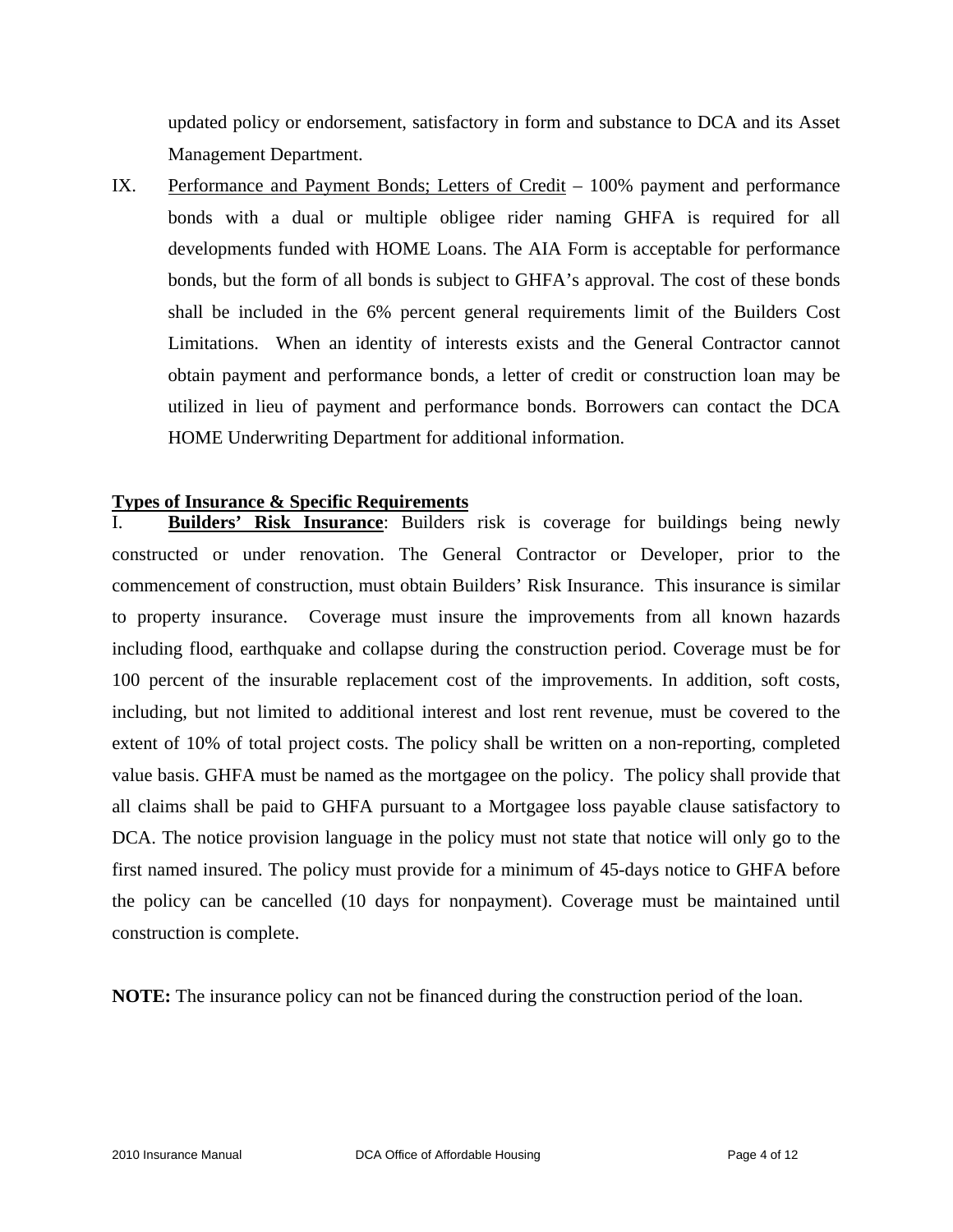## **Additional Certificate Requirements**

- 1. Any certificate tendered to DCA for this insurance should be on an ACORD 28 form;
- 2. The certificate should identify GHFA as the mortgagee;
- 3. The certificate should provide for 45-days notice to GHFA before the policy can be cancelled. 10 days notice is allowed for nonpayment;
- 3. The certificate should be current; and
- 4. The certificate must contain the project name and address.

II. **Property Hazard Insurance (Special Form)**: Property Hazard Insurance (special form) must be obtained by the Borrower subsequent to completion of construction, or upon termination of the Builders' Risk Insurance (whichever occurs earlier), insuring the project development against all hazards, including, but not limited to; fire, windstorm, flood, earthquake, collapse, vandalism and malicious mischief and theft. The insurance is to remain in full force and effect until the expiration of the period of affordability, tax credit compliance period, or until the repayment of the HOME loan, whichever is last to occur. *Coverage should be 100% of the insurable replacement cost of the improvements (with no reduction for depreciation).* The policy should have an "Agreed Amount" clause that waives the coinsurance requirement. Coverage should include "loss of rent" insurance insuring the Borrower in an amount not less than 100 percent of gross rental income for a period of twelve (12) months.

# **Additional Requirements**

1. A certified copy of the policy submitted to DCA should include a Declaration Page (summary of insurance) as well as the policy itself;

2. Certified copies of the policies shall be promptly delivered to DCA upon completion of construction of the improvements, and before any portion of the development is occupied by the Borrower or their agent or any tenant of the Borrower;

3. The certificate should identify the GHFA as the mortgagee;

4. The certificate should provide for 45-days notice to GHFA before the policy can be cancelled and not the 10 days notice required for nonpayment; and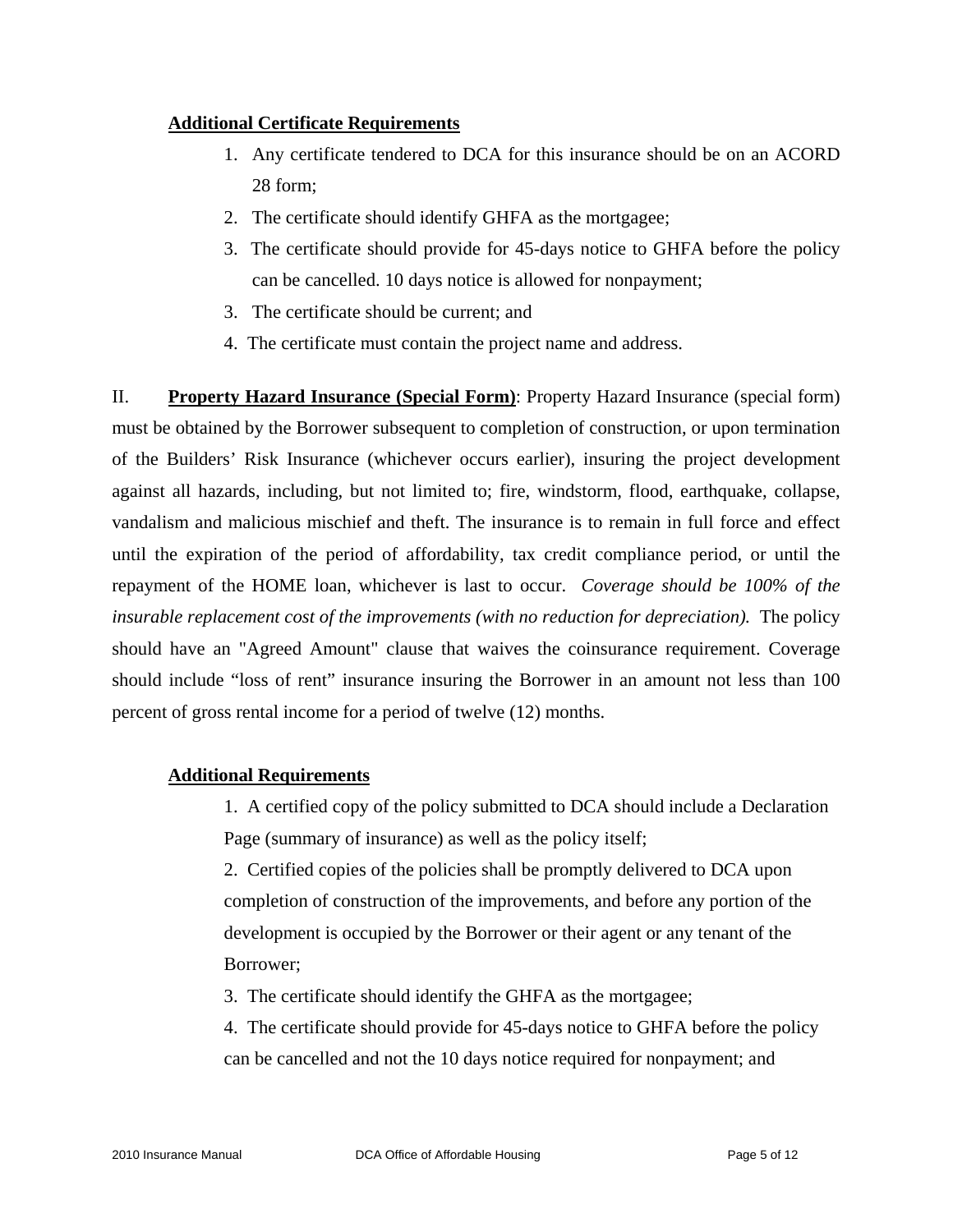5. The insured should be the Owner of the property; and the policy shall provide that all claims shall be paid to GHFA pursuant to a mortgage loss payable clause satisfactory to DCA.

III. **Comprehensive Commercial General Liability Insurance**: Comprehensive Commercial General Liability Insurance must be obtained by the Borrower, Developer, General Contractor and subcontractors before the start of construction and maintained during the construction stage of the project and maintained by the Borrower after completion of construction. This insurance insures commercial enterprises from certain risks, and the policy must insure against liability from the following: personal injury, bodily injury, death, property damage, medical expenses, and liability assumed by the contract. For projects funded with HOME Loans, GHFA shall be named as an additional insured. The notice provision language in the policy must not state that notice will only go to the first named insured. The policy must provide that GHFA shall be given 45 days notice prior to the cancellation of the policy not the (10 days notice for nonpayment). The policy must be written on an occurrence basis. Prior to completion of construction, both the Borrower and the General Contractor must have such a policy. Subsequent to the completion of construction but before the expiration of the period of affordability or for tax credit only projects, the Tax Credit Compliance Period, the Borrower must have such a policy.

### A. **General liability must have the following minimum coverages**:

| 1. General Aggregate                                              | \$2,000,000 |
|-------------------------------------------------------------------|-------------|
| 2. Products Completed                                             | \$1,000,000 |
| 3. Personal and Advertising                                       | \$1,000,000 |
| 4. Each Occurrence                                                | \$1,000,000 |
| 5. Damage to Rented Premises                                      | \$100,000   |
| 6. Medical Payments will not be excluded unless authorized by DCA |             |

7. Umbrella Coverage \$1,000,000

The maximum deductible permitted is \$5,000 unless otherwise agreed to by DCA. A higher deductible may be requested by the Owner. Approval is subject to DCA discretion.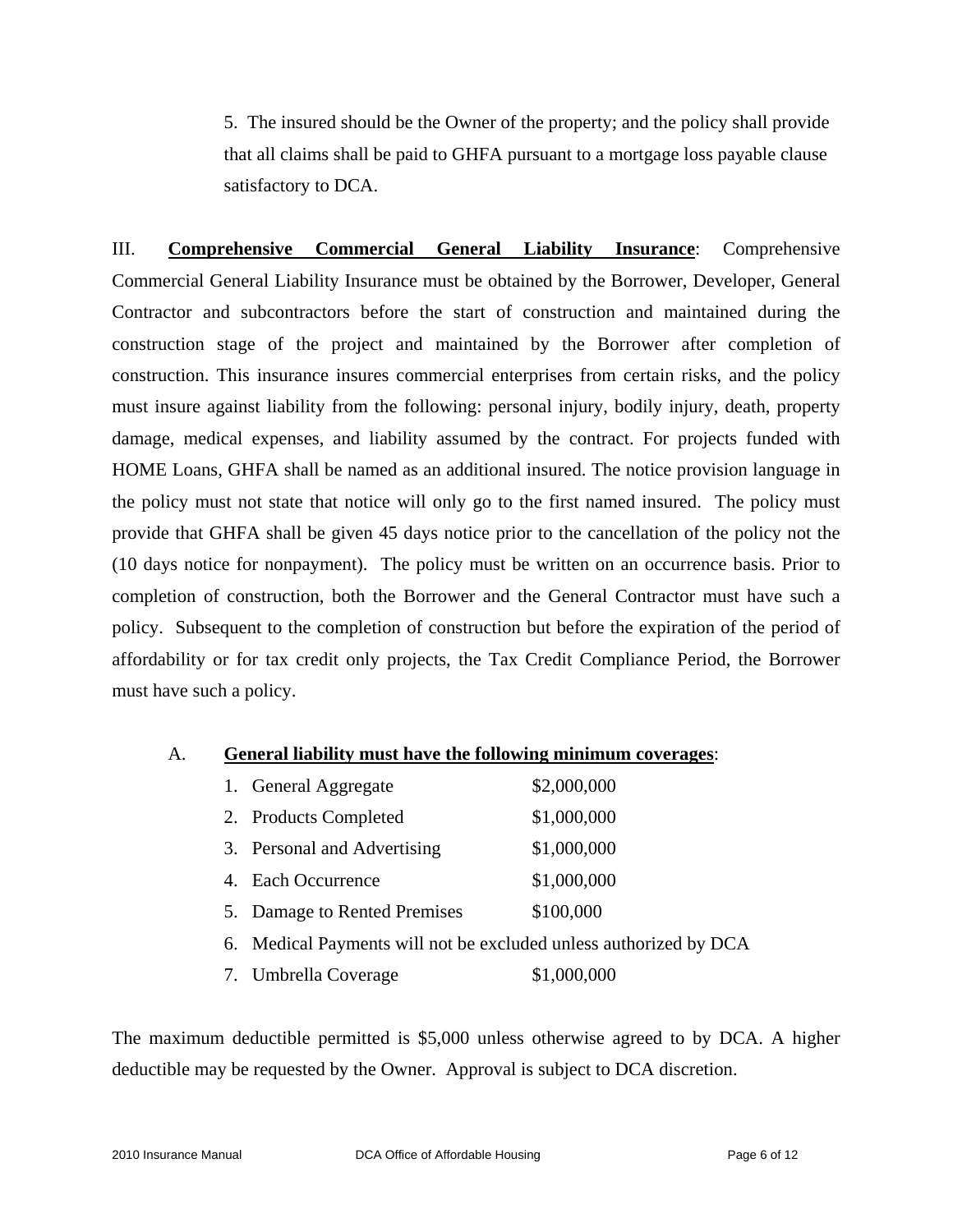**NOTE:** The minimum limit of \$3 million for the comprehensive liability policy can be obtained from the primary coverage (general aggregate) or the primary plus an umbrella policy. Both the Owner and the General Contractor can be named insureds under one policy provided that the total coverage (including umbrella) equals or exceeds the amount of coverage which would have been required under if separate policies had been issued. For example, if the Owner and General Contractor have one policy, the General Aggregate coverage should equal or exceed \$6,000,000. Blanket policies which insure more than one project are acceptable at DCA's discretion provided that the amount of coverage required by GHFA is provided for each project under the policy and the policy has a per project endorsement.

## B. **Additional Certificate Requirements**

1. If GHFA permits a certificate of insurance to be used, any certificate tendered to DCA for this insurance should be on an ACORD 25 or 25-S form. All information on the ACORDs must reflect the coverage language on the policy. i.e.

a) ACORD25-s-reference coverage "Fire Damage". (Discontinued Temporary form)

b) ACORD-25-reference coverage "Damage to rental property";

- 2. Language disclaiming GHFA's ability to rely on the certificate should be deleted;
- 3. GHFA should be shown as the "Certificate Holder" and identified as an additional insured;
- 4. The certificate should provide for 45-days notice to GHFA before the policy can be cancelled. (The words "will endeavor" should be deleted from the "cancellation" section of the form); and
- 5. Language at the top of certificate which states that "This certificate was issued as a matter of information only and confers no rights upon the certificate holder" should be deleted.

All subcontractors shall also be required by the General Contractor to obtain the insurance in the levels set forth above. DCA will not require certificates for each subcontractor prior to closing, but retains the right to inspect such certificates upon request.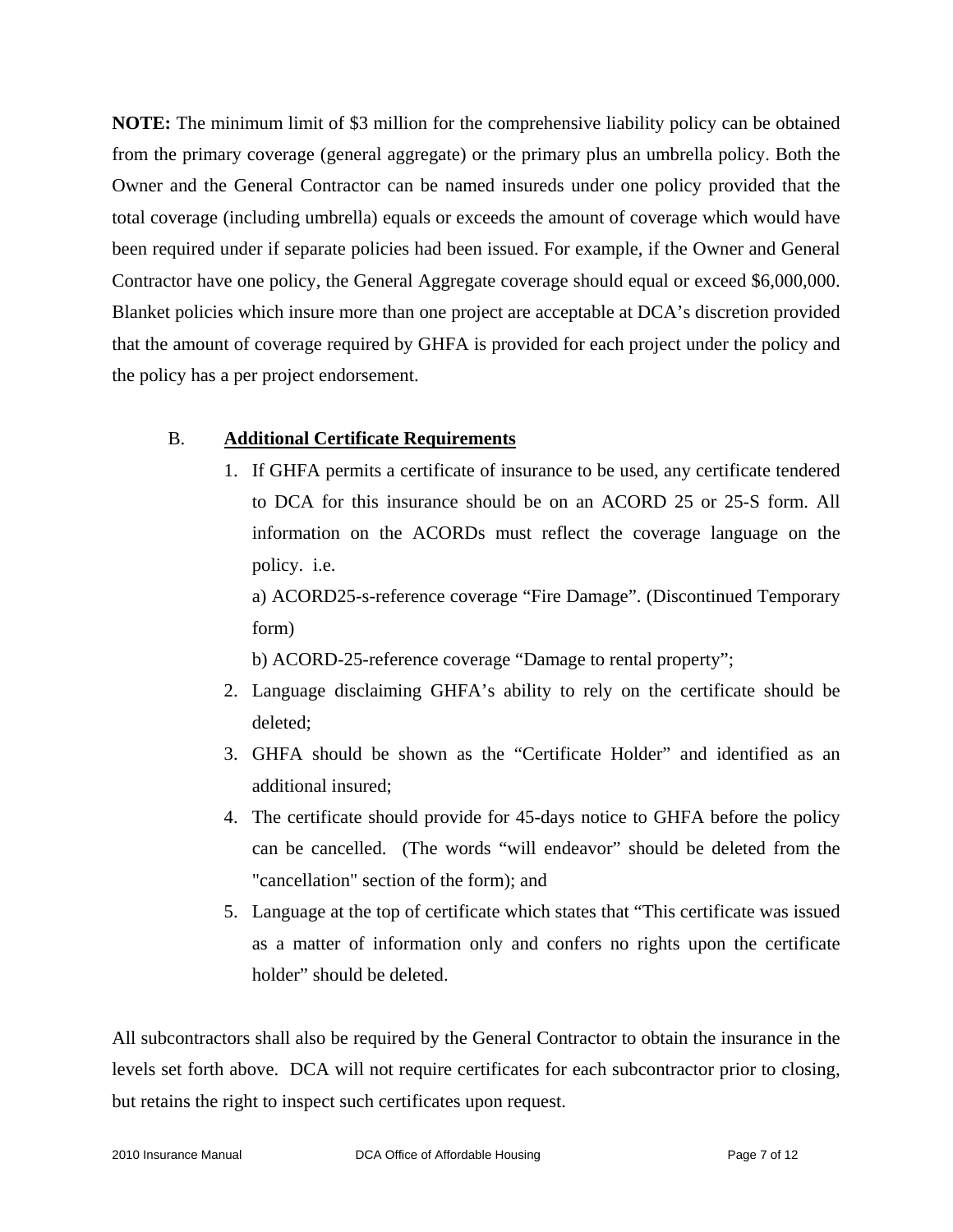IV. **Environmental Professionals Insurance:** Environmental Professionals, as defined in the Environmental Manual, must carry insurance that provides full coverage for all work performed. The certificates must be submitted with the required Phase I environmental review during the Application process. The environmental consultant must maintain insurance polices covering all of the following types of insurance in the greater of either of the following amounts of coverage or the amounts of coverage that the environmental consultant typically carries:

## **Minimum Coverages Required**:

1. Commercial General Liability insurance, total combined single limits of \$1,000,000.00 per occurrence and \$2,000,000.00 in the aggregate;

2. Professional Errors and Omissions insurance with limits of \$2,000,000.00 each claim and \$2,000,000.00 in the aggregate; and

3. Pollution Liability insurance with limits of \$2,000,000.00 per occurrence and \$2,000,000.00 in the aggregate, with coverage extended to include third party liability for death, bodily injury, diminution of value of property and property damage.

The Georgia Housing and Finance Authority (GHFA) and DCA must be named as an additional insured on the commercial general liability insurance. In addition, GHFA and DCA must also be listed as a certificate holder on all policies. The insurance should be documented on an Acord 25 certificate. Such insurance, including any deductible or self-insured retention, shall by its terms be primary with respect to any insurance carried by the Applicant or any parent, subsidiary, or affiliated entities. For such policies written on a claims-made basis, the Environmental Professional must maintain such coverage for a period of at least three (3) years following the completion of the final Phase I and/or Phase II Reports. The Environmental Professional must promptly notify DCA/GHFA of any changes made to the insurance policies required by this Section. Upon written request of DCA/GHFA, the Environmental Professional must promptly deliver copies of policies evidencing the insurance coverages required by this Section (F) to DCA/GHFA. All required insurance shall be underwritten by an insurance carrier acceptable to DCA/GHFA and with an AM Best rating of not less than A-. Such insurance policies are to provide that the insurer must give DCA/GHFA at least forty-five (45) days prior written notice of cancellation/termination/material change, and to provide that no action by the insured shall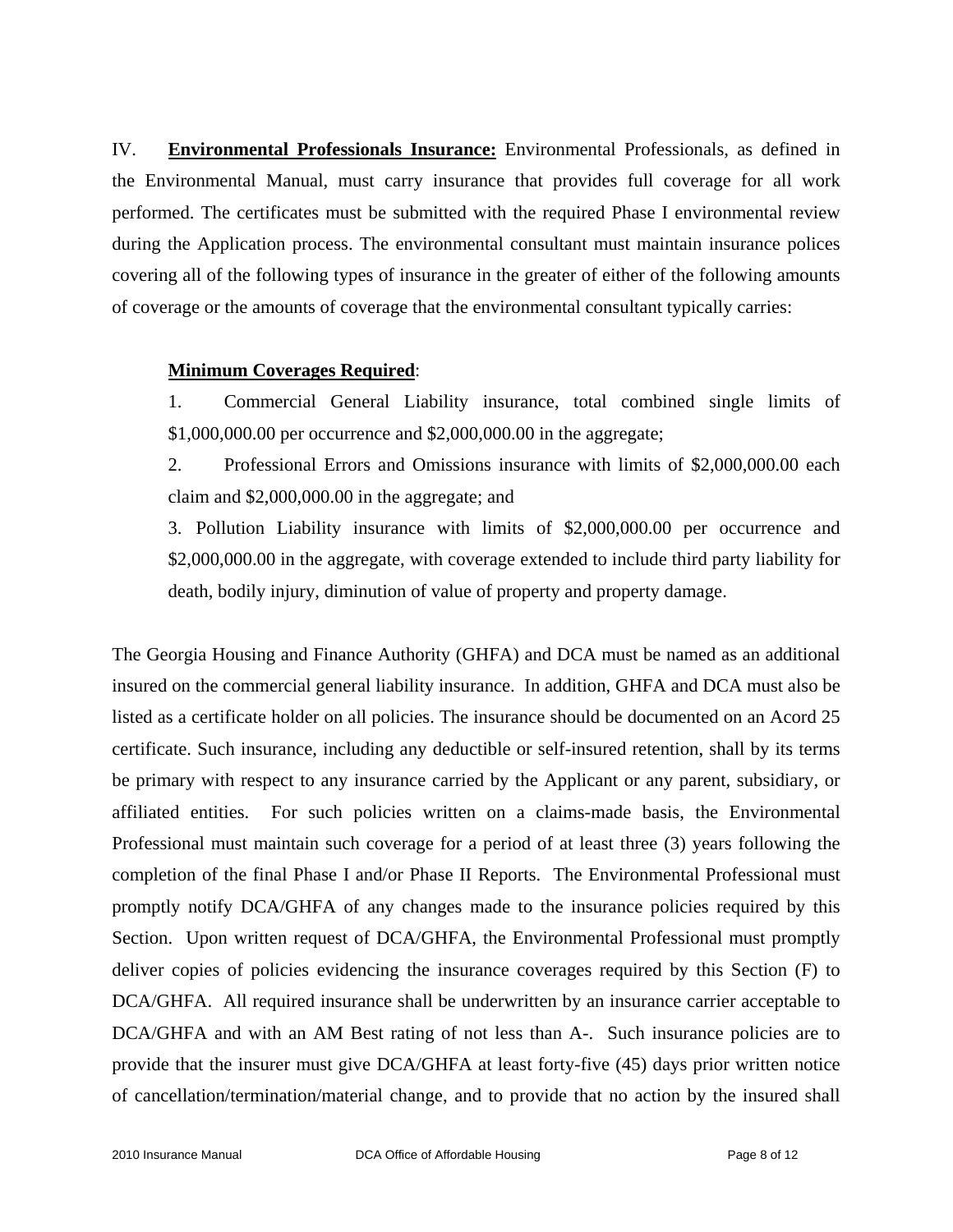invalidate or diminish the insurance or bond(s) provided to DCA/GHFA. Proof of insurance must be included in the appropriate appendix of the Phase I Report. For ease of processing, the project name should be included on the insurance certificate.

V. **Architects, Engineers, Surveyors & Other Professionals**: The Owner or Developer shall require all Architects, Engineers, Surveyors and other professionals utilized in any project financed by DCA to procure and maintain the following insurance policies:

A. Commercial General Liability Coverage with the following coverage:

| General Aggregate                 | \$2,000,000 |
|-----------------------------------|-------------|
| <b>Products Completed</b>         | \$1,000,000 |
| Personal and Advertising          | \$1,000,000 |
| Each Occurrence                   | \$1,000,000 |
| Damage to rented premises ACORD25 | \$50,000    |
| Medical Expenses (any one person) | \$5,000     |

The maximum deductible permitted is \$5,000 unless otherwise agreed to by DCA. The Minimum limits of \$2 million for the comprehensive liability policy (General Aggregate) can be obtained from the primary coverage or the primary plus an umbrella policy.

- B. Professional Liability/Error and Omission Insurance with limits of \$2,000,000.00 each claim and \$2,000,000.00 in the aggregate. Please note that architects, engineers, surveyors, and other professionals is acting purely in a consultative manner do not need to carry professional liability/error and omissions insurance. For example, an architect that is not involved in drawing or stamping plans and is acting purely as a consultant does not need to carry the E&O insurance;
- C. Automobile coverage with limits of \$1,000,000.00 for owned, hired and non-owned vehicles; and
- D. Umbrella coverage with a limit of \$1,000,000.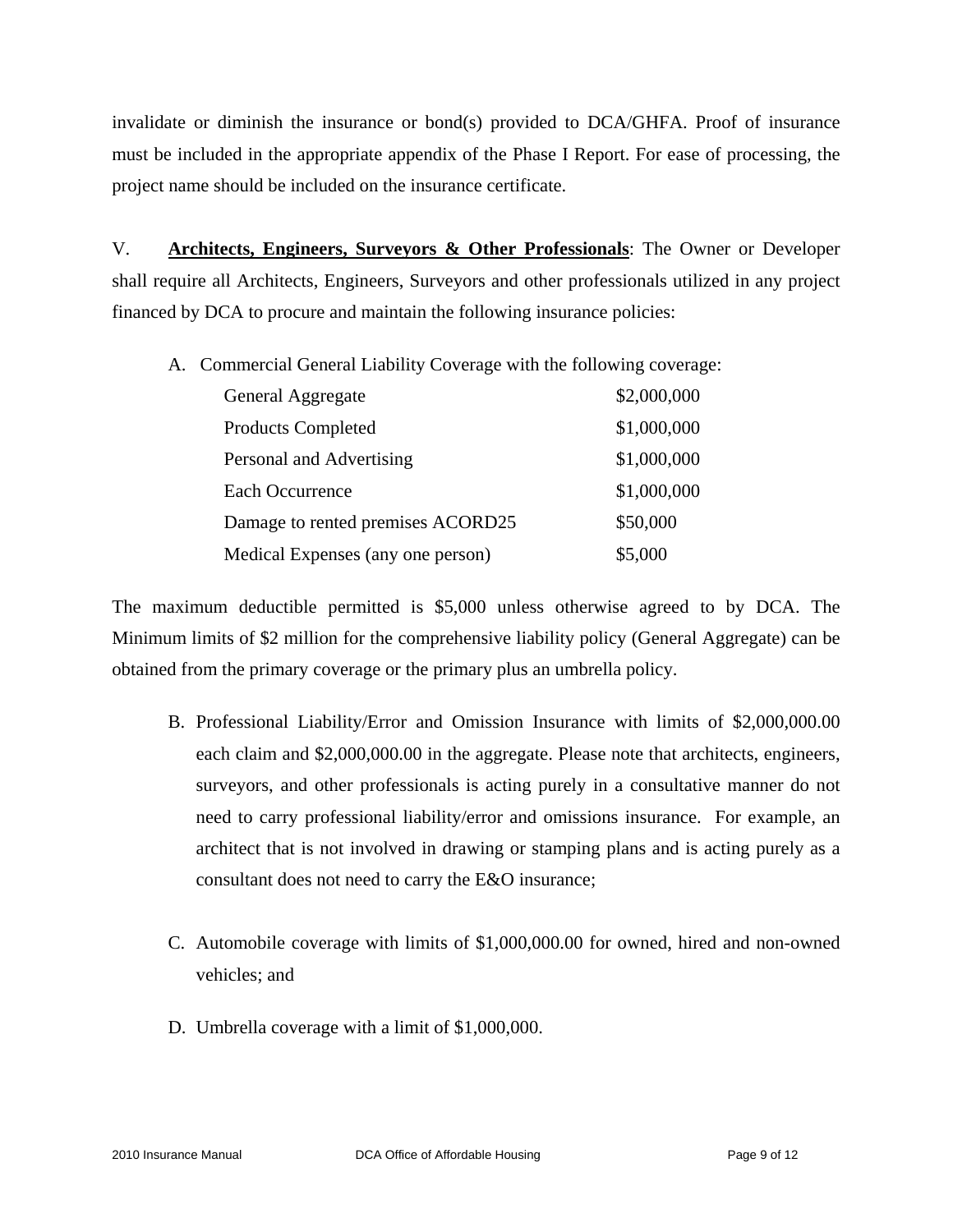VI. **Additional Project Insurance Requirements**: All project participants must maintain the below forms of insurance coverage, where applicable:

- A. Boiler & Machinery Insurance. Mechanical Breakdown coverage should be included Insurance coverage for major components such as; central heating, air conditioning**,** ventilating systems, boilers, other pressure vessels, high pressure piping and machinery or other similar equipment installed either for a repair or replacement basis**.** Such policy shall also provide complete coverage, including repair costs against damage to the improvements as a result of an accident (Borrower only).
- B. Flood Insurance. If the project development (or any part thereof) is situated in an area now or subsequently designated as having flood hazards, as defined in the Flood Disaster Protection Act of 1973 as amended, flood insurance shall be required in an amount equal to the replacement cost of the improvements (HOME-funded projects may require flood insurance. Such insurance must be in the form required by the US Department of Housing and Urban Development. Please refer to the HOME Manual for additional information).
- C. Workers' Compensation Insurance Workers' Compensation Insurance in an amount as required by state statute must be maintained by the General Contractor, Subcontractor, Borrower and Developer.
- D. Automobile Liability Insurance Automobile Liability Insurance for owned, hired and non-owned vehicles in an amount acceptable to DCA, but in no event less than \$1,000,000 shall be maintained by the General Contractor, Borrower and Developer.

VII. **Property Management Company Requirements**: The Borrower shall require the Property Management Company to procure and maintain the following insurance coverages in such form and substance as are acceptable to DCA:

A. Fidelity Bond - Fidelity bond for the management company for an amount of \$100,000. At the discretion of GHFA, higher limits may be required, depending on the size and scope of a particular project.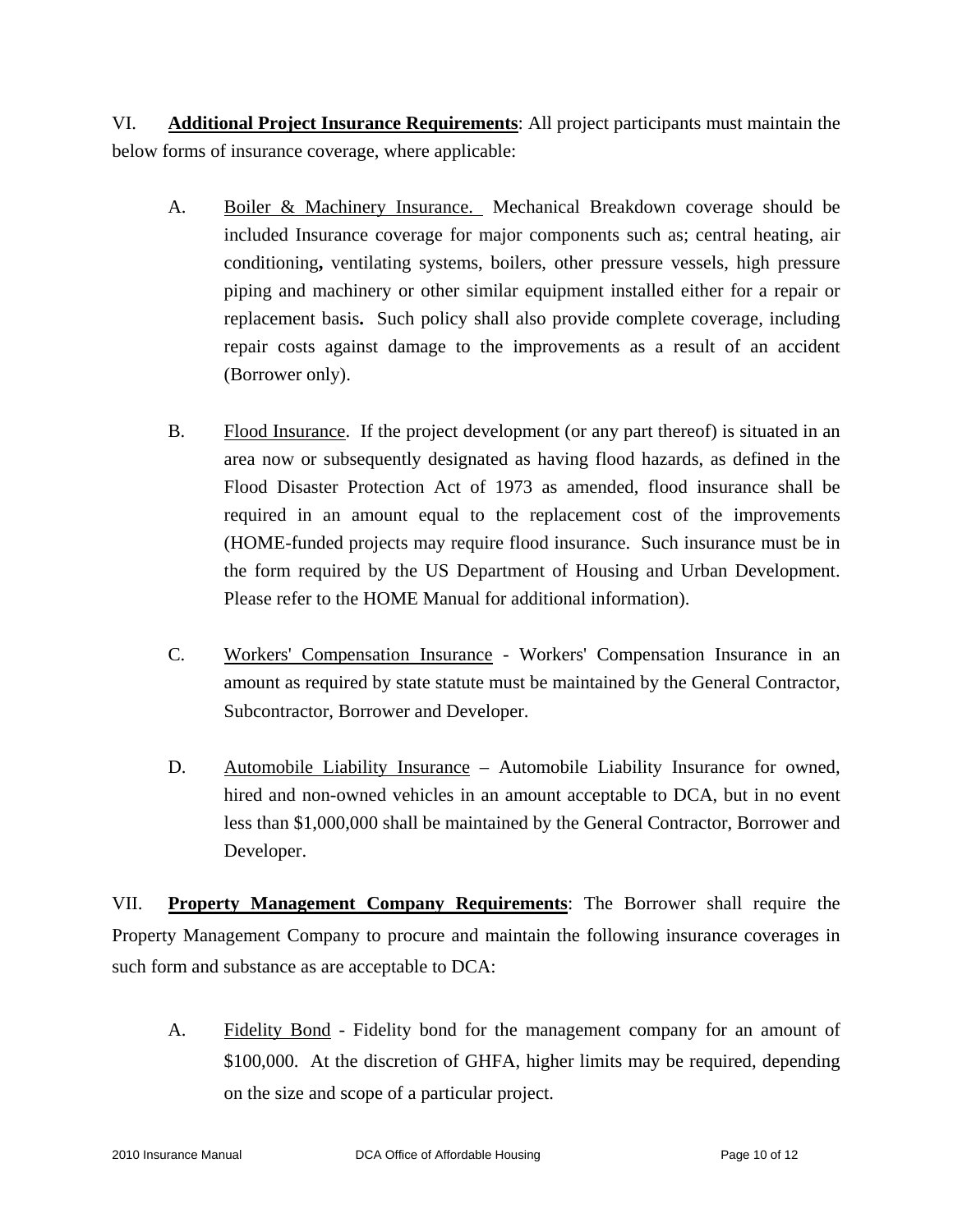B. Comprehensive Commercial General Liability Insurance– Comprehensive Commercial General Liability Insurance for personal injury, to include without limitation bodily injury, death and property damage liability on a per occurrence basis is required. All projects shall carry no less than the following coverages:

| General Aggregate                 | \$2,000,000 |
|-----------------------------------|-------------|
| <b>Products Completed</b>         | \$1,000,000 |
| Personal and Advertising          | \$1,000,000 |
| Each Occurrence                   | \$1,000,000 |
| Damage to premises ACORD 25       | \$50,000    |
| Medical Expenses (any one person) | \$5,000     |
| Umbrella Coverage                 | \$1,000,000 |

GHFA and the Borrower/Owner must be named as an additional insured on the Comprehensive Commercial General Liability Insurance.

- C. Automobile Liability Insurance Automobile Liability Insurance for owned, hired and non-owned vehicles in an amount acceptable to DCA, but in no event less than \$1,000,000.
- D. Workers' Compensation Insurance Workers' Compensation Insurance in an amount as required by state statute.
- E. Umbrella Coverage Umbrella coverage with a limit of \$1,000,000.